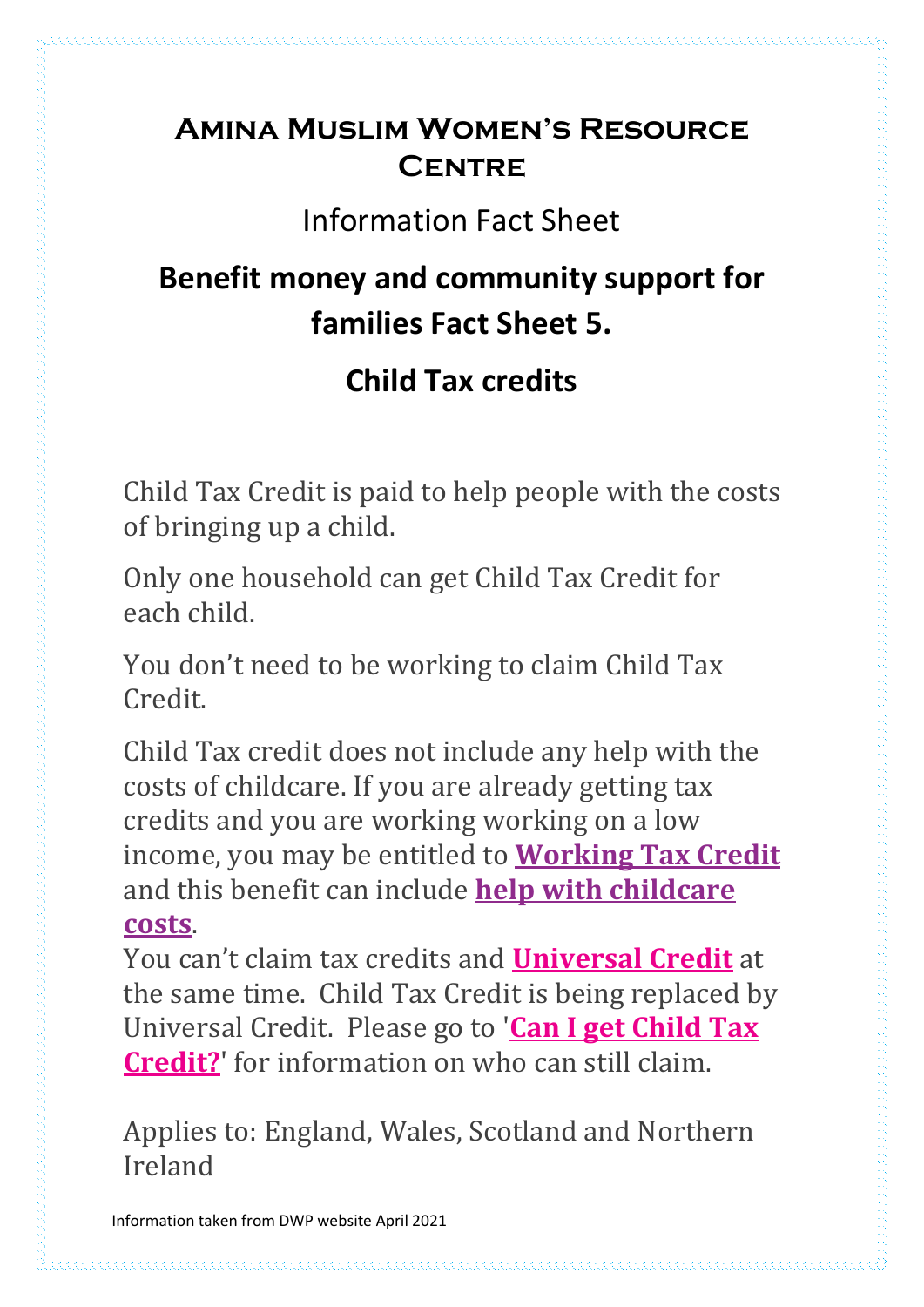Age rules: You can get Child Tax Credit if you are 16 or over.

If you are under 16 your parents, or someone who is responsible for you, could include you and your child in their own claim.

Type of benefit: **[Means](https://www.turn2us.org.uk/jargon-buster/Means-tested-benefits) tested**

# **Can I get Child Tax Credit? Child Tax Credit and Universal Credit**

Child Tax Credit is being replaced by Universal Credit. You will only able to get Child Tax Credit in the situations listed below. Otherwise you won't be able to make a new claim for Child Tax Credit. If you want extra money to help with the costs of raising children, you will have to get it through **[Universal](https://www.turn2us.org.uk/Benefit-guides/Universal-Credit/What-is-Universal-Credit) [Credit](https://www.turn2us.org.uk/Benefit-guides/Universal-Credit/What-is-Universal-Credit)**.

You can find out whether you can make a claim for Child Tax Credit by using our **Benefits [Calculator](https://www.turn2us.org.uk/Benefits-Calculator-redirect)** or by **[seeking](https://www.turn2us.org.uk/Find-an-advisor-redirect) advice.**

If you are on Child Tax Credit and your situation stays the same, you won't have to claim Universal Credit at present. The government started transferring a small number of people over to Universal Credit in July 2019 and it aims to complete this process by December 2024.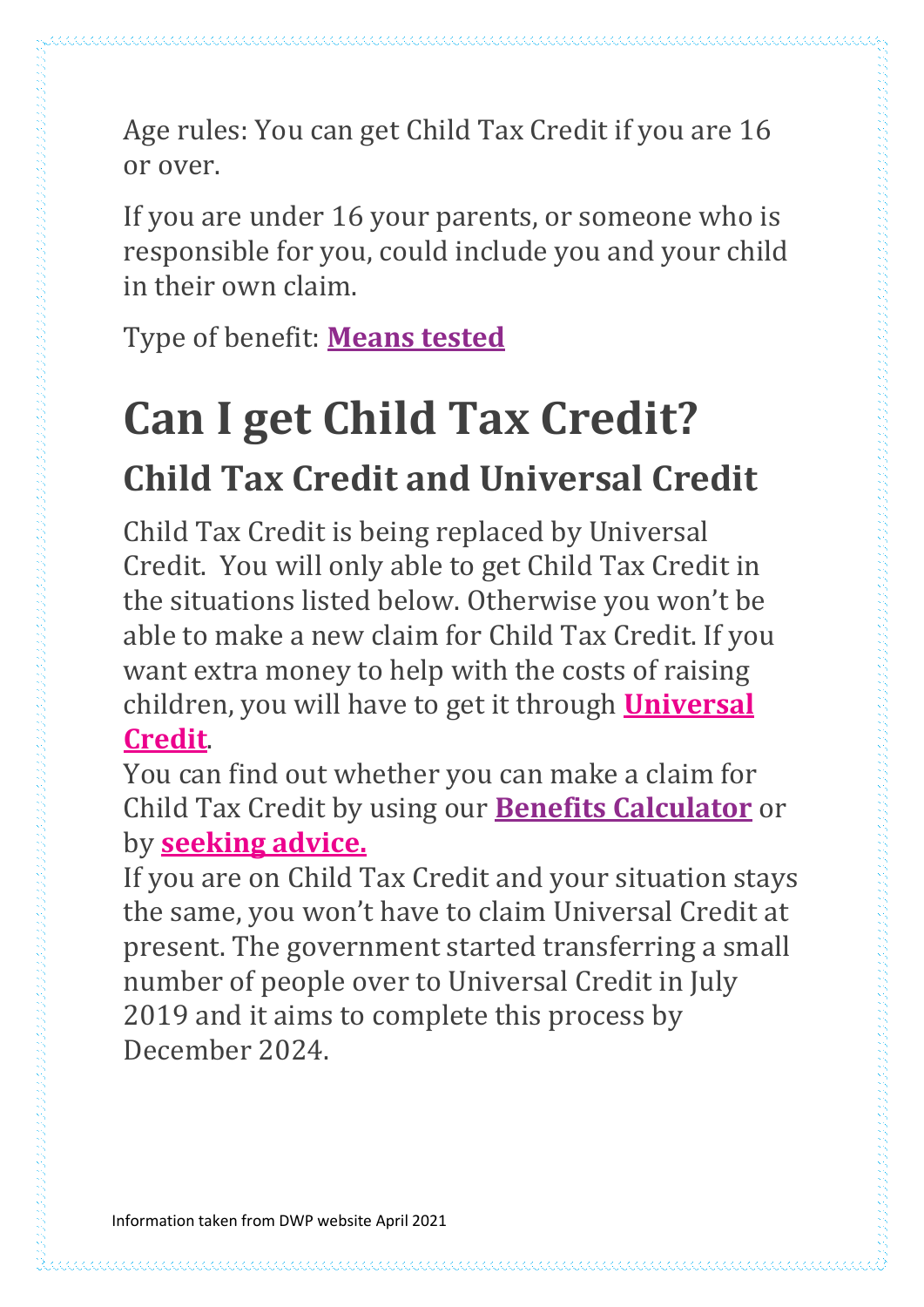You can get Child Tax Credit if you are on Tax Credits (Working Tax Credit or Child Tax Credit) at present, unless you claim Universal Credit.

In addition:

• You are 16 or over, and

• You are responsible for at least one child. The child must be:

- under 16, or
- aged between 16 and 20 and in **[relevant](https://www.turn2us.org.uk/jargon-buster/Relevant-education) [education](https://www.turn2us.org.uk/jargon-buster/Relevant-education) or approved training**.

You can find out more about what you need to do when your child turns 16 on the **Child Tax [Credit](http://www.gov.uk/child-tax-credit-when-child-reaches-16) when your child [reaches](http://www.gov.uk/child-tax-credit-when-child-reaches-16) 16 page of the Gov.UK [website](http://www.gov.uk/child-tax-credit-when-child-reaches-16)**.

If you have a child aged between 16 and 19 included in your Child Tax Credit claim, make sure that you tell HM Revenue and Customs (HMRC) each year by 31 August whether they are still in **relevant [education](https://www.turn2us.org.uk/jargon-buster/Relevant-education) or [approved](https://www.turn2us.org.uk/jargon-buster/Relevant-education) training**. If you don't, the child will be removed from your claim and your award will be reduced or stopped.

### **What happens to my Child Tax Credit if I start a new relationship?**

If you claimed tax credits as a single person and you later have a partner who joins your household, you will have to close down your single claim for tax credits. If you still want to get money to help with the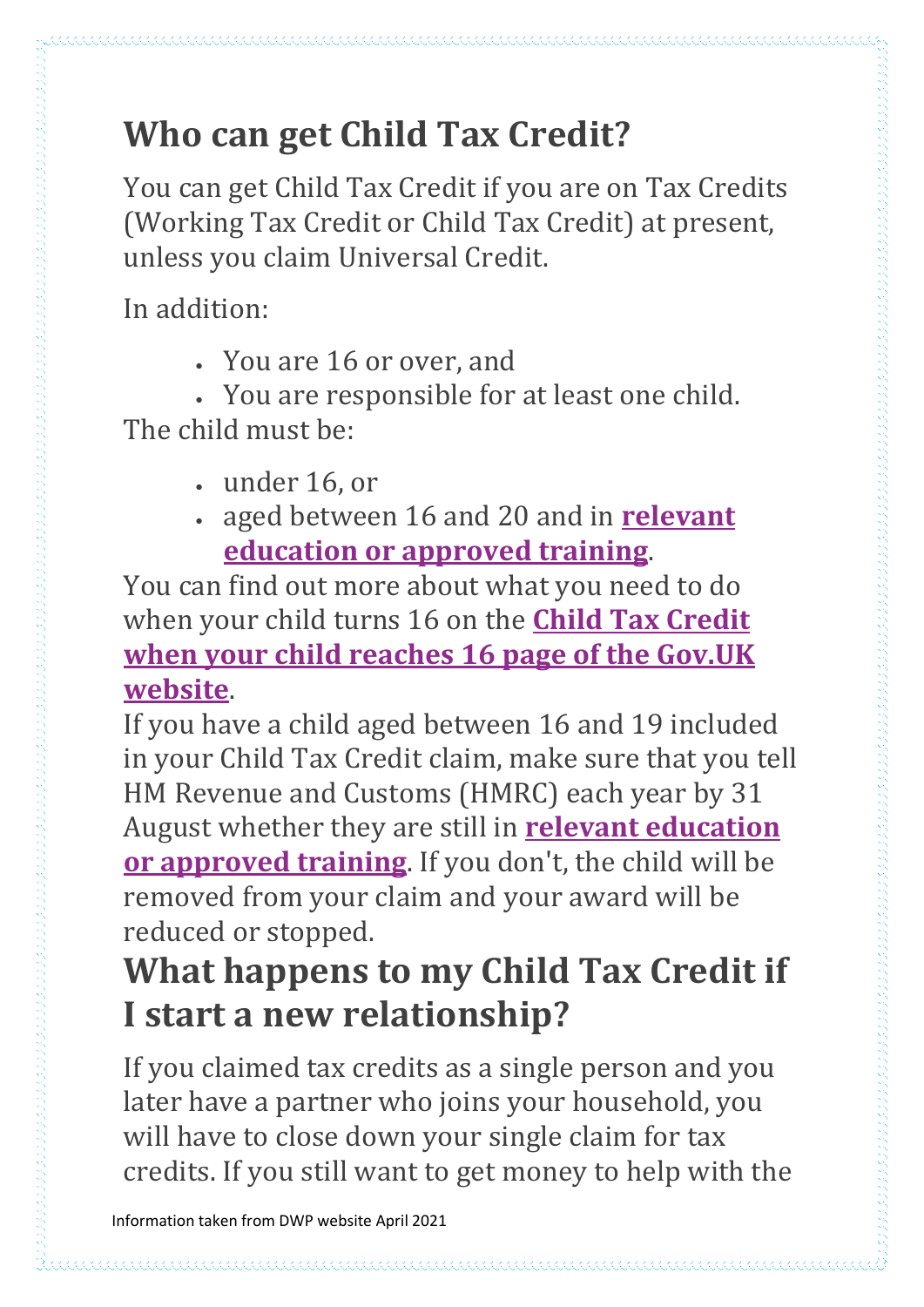cost of raising children you will have to get it through Universal Credit.

## **What happens to my Child Tax Credit if I separate from my partner?**

If you made a joint claim for tax credits as a couple and you later separate, you will have to close down your joint claim for tax credits. If you still want to get money to help with the cost of raising children, you will have to get it through Universal Credit.

# **How much Child Tax Credit will I get?**

It is complicated to work out how much Child Tax Credit you might get.

A maximum amount is made up of different parts based on your personal circumstances:

- Family Element if you are responsible for a child or qualifying young person born before 6 April 2017
- Child Element for your first and second child or qualifying young person (and any other children born before 6 April 2017 or who qualify for an **[exception](https://www.turn2us.org.uk/Jargon-buster/Two-Child-Limit-Exception) to the Two Child [Limit](https://www.turn2us.org.uk/Jargon-buster/Two-Child-Limit-Exception)**)

Information taken from DWP website April 2021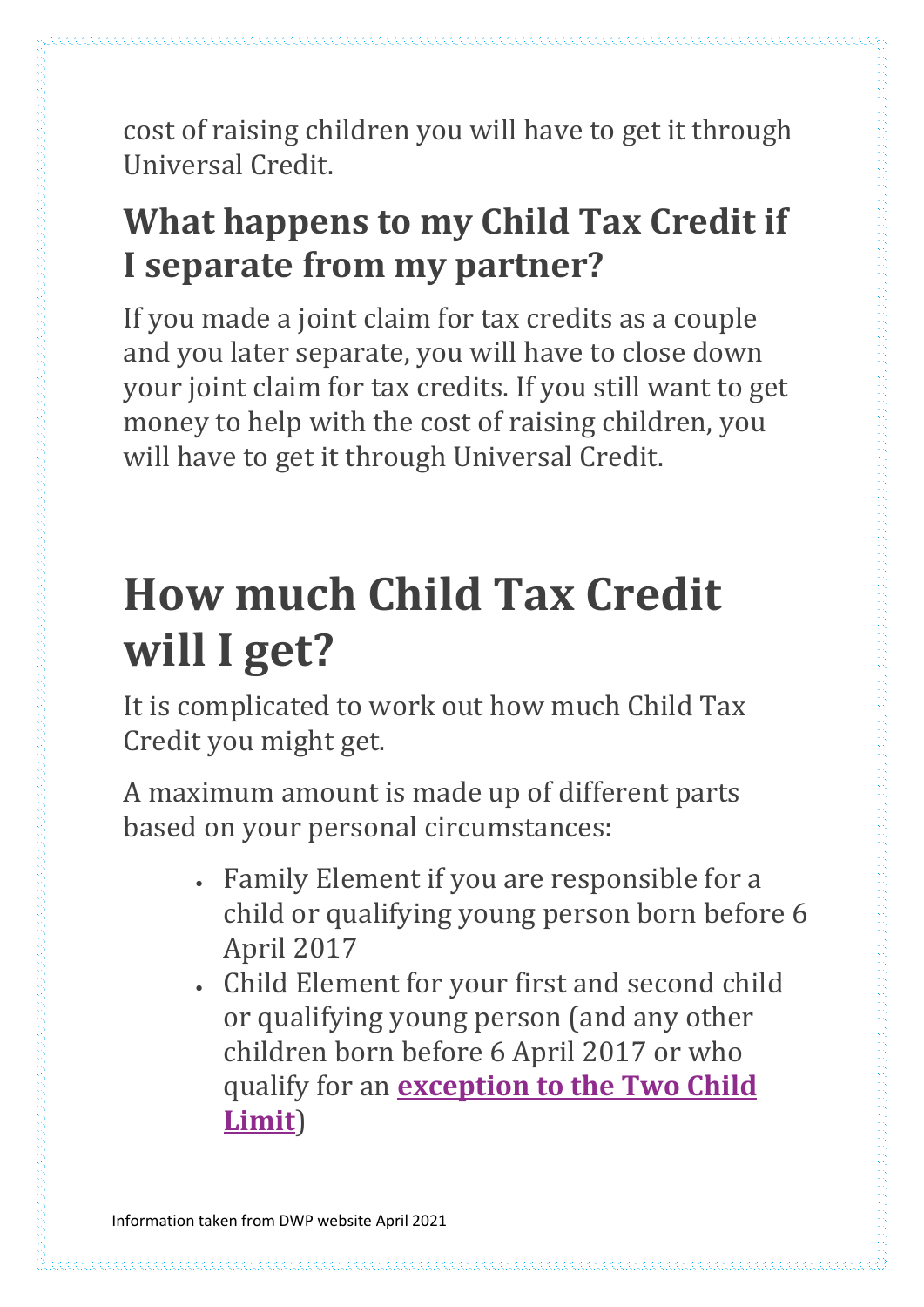• Disabled Child Element if your child or qualifying young person is disabled (paid at either the disabled child rate or severely disabled child rate depending on what disability benefits you receive for your child).

This amount is then compared to your annual income. Savings do not affect your claim but interest from savings is included as income.

Our **Benefits [Calculator](https://www.turn2us.org.uk/Benefits-Calculator-redirect)** can calculate how much Child Tax Credit you may be entitled to.

## **Benefit Cap**

Child Tax Credit is included in the Benefit Cap which limits the total amount in some benefits that working-age people can receive. You can read more about the Benefit Cap in our **[Benefit](https://www.turn2us.org.uk/Benefit-guides/Benefit-Cap/What-is-the-Benefit-Cap) Cap guide**.

## **Two Child Limit**

From 6 April 2017, the number of Child Elements that are included in your Child Tax Credit is limited to two children for children born on or after 6 April 2017. You will get the child element for all children born before 6 April 2017.

If you have or become responsible for a third (or more) child born on or after 6 April 2017, you will not get a Child Element for them unless an exception applies. You can read about the exceptions to the Two Child Limit on our **Two Child Limit [Exception](https://www.turn2us.org.uk/Jargon-buster/Two-Child-Limit-Exception) page**. If you think an exception might apply you should **[claim](https://www.gov.uk/guidance/child-tax-credit-exceptions-to-the-2-child-limit#what-to-do-if-an-exception-applies-to-you) it** as soon as possible, as HMRC say they will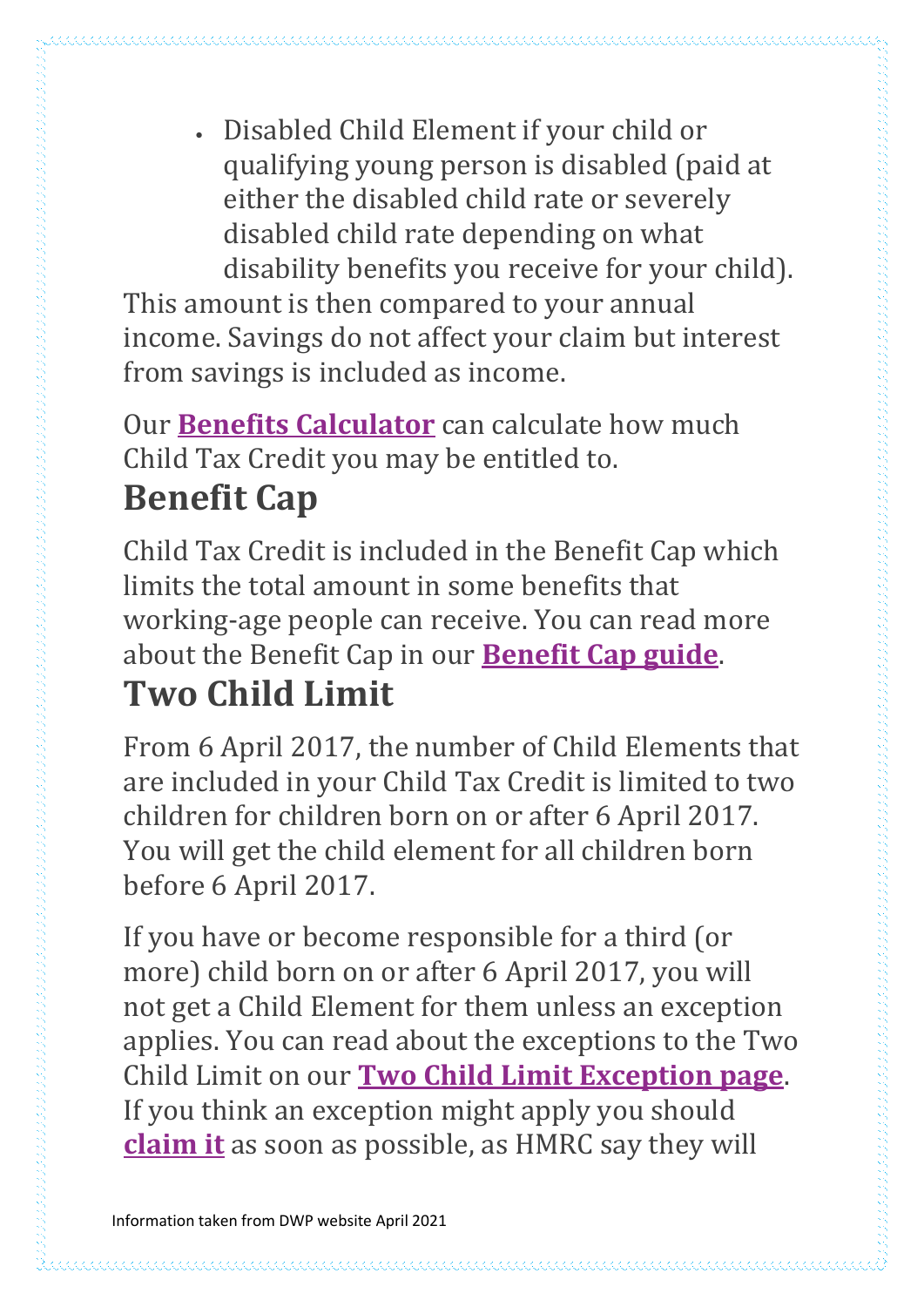only backdate it one month from when you tell them an exception applies.

Remember to tell HMRC about all of your children even if you will not receive a Child Element for them. You may still get other elements for them like the Disabled Child element or the Childcare element of Working Tax Credit.

## **How will I be paid Child Tax Credit?**

Child Tax Credit will be paid directly into your Bank, Building Society or Post Office account or through the **Payment [Exception](https://www.gov.uk/payment-exception-service) Service** if you are unable to open or manage one of these or a similar account. Child Tax Credit is usually paid every four weeks. However, you can ask HMRC to pay it to you weekly.

## **Child Tax Credit and other benefits**

Child Tax Credit will not reduce the amount you get for:

- **Income [Support](https://www.turn2us.org.uk/Benefit-guides/Income-Support/What-is-Income-Support)**
- Income-based **[Jobseeker's](https://www.turn2us.org.uk/Benefit-guides/Jobseeker-s-Allowance/Can-I-get-Jobseeker-s-Allowance) Allowance**
- Income-related **[Employment](https://www.turn2us.org.uk/Benefit-guides/Employment-and-Support-Allowance/Who-can-get-Employment-and-Support-Allowance) and Support [Allowance](https://www.turn2us.org.uk/Benefit-guides/Employment-and-Support-Allowance/Who-can-get-Employment-and-Support-Allowance)**
- **[Pension](https://www.turn2us.org.uk/Benefit-guides/Pension-Credit/What-is-Pension-Credit) Credit**

Child Tax Credit only counts as income for **[Housing](https://www.turn2us.org.uk/Benefit-guides/Housing-Benefit-(England-Scotland-and-Wales)/What-is-Housing-Benefit) [Benefit](https://www.turn2us.org.uk/Benefit-guides/Housing-Benefit-(England-Scotland-and-Wales)/What-is-Housing-Benefit)** if you are not getting any of the above benefits.

You cannot get Child Tax Credit and **[Universal](https://www.turn2us.org.uk/Benefit-guides/Universal-Credit/What-is-Universal-Credit) Credit** at the same time.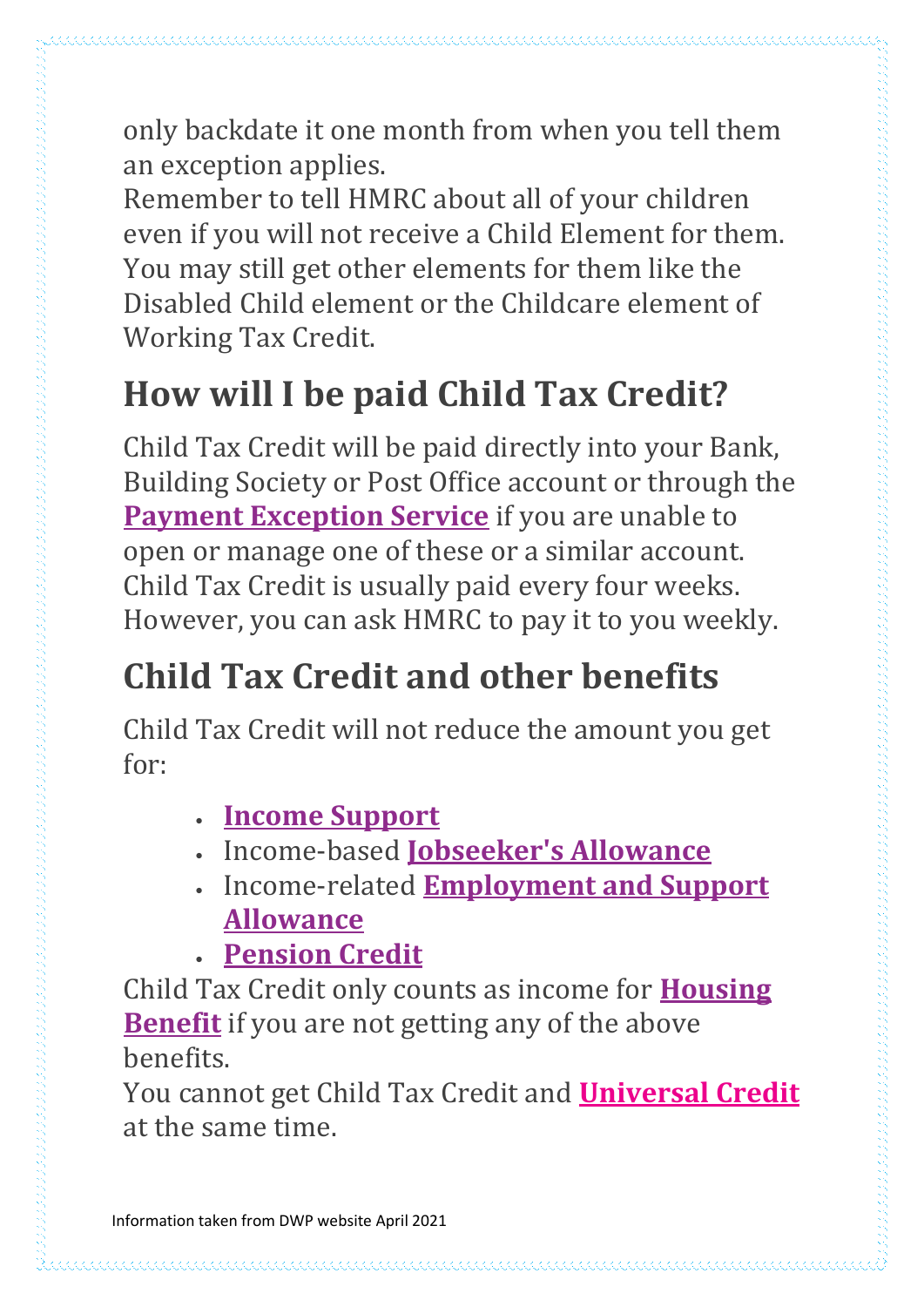# **How do I claim Child Tax Credit?**

If you are already getting tax credits and you need to change your claim, for example because you are receiving Working Tax Credit and want to claim Child Tax Credit, you can contact HM Revenue and Customs (HMRC) Tax Credits by phone or manage your tax credits online.

- Telephone: 0345 300 3900
- Textphone: 0345 300 3909
- Online: **[Manage](https://www.gov.uk/manage-your-tax-credits) your Tax Credits page of the Gov.UK [website](https://www.gov.uk/manage-your-tax-credits)**

Remember that your tax credits claim has to be renewed every year by 31 July. If you do not renew your claim, your tax credit payments may stop and you may have to pay some tax credits back. Find out more about tax credit renewals on the **[How](https://www.gov.uk/renewing-your-tax-credits-claim) to Renew your Tax Credits page of the [Gov.UK](https://www.gov.uk/renewing-your-tax-credits-claim) [website](https://www.gov.uk/renewing-your-tax-credits-claim)**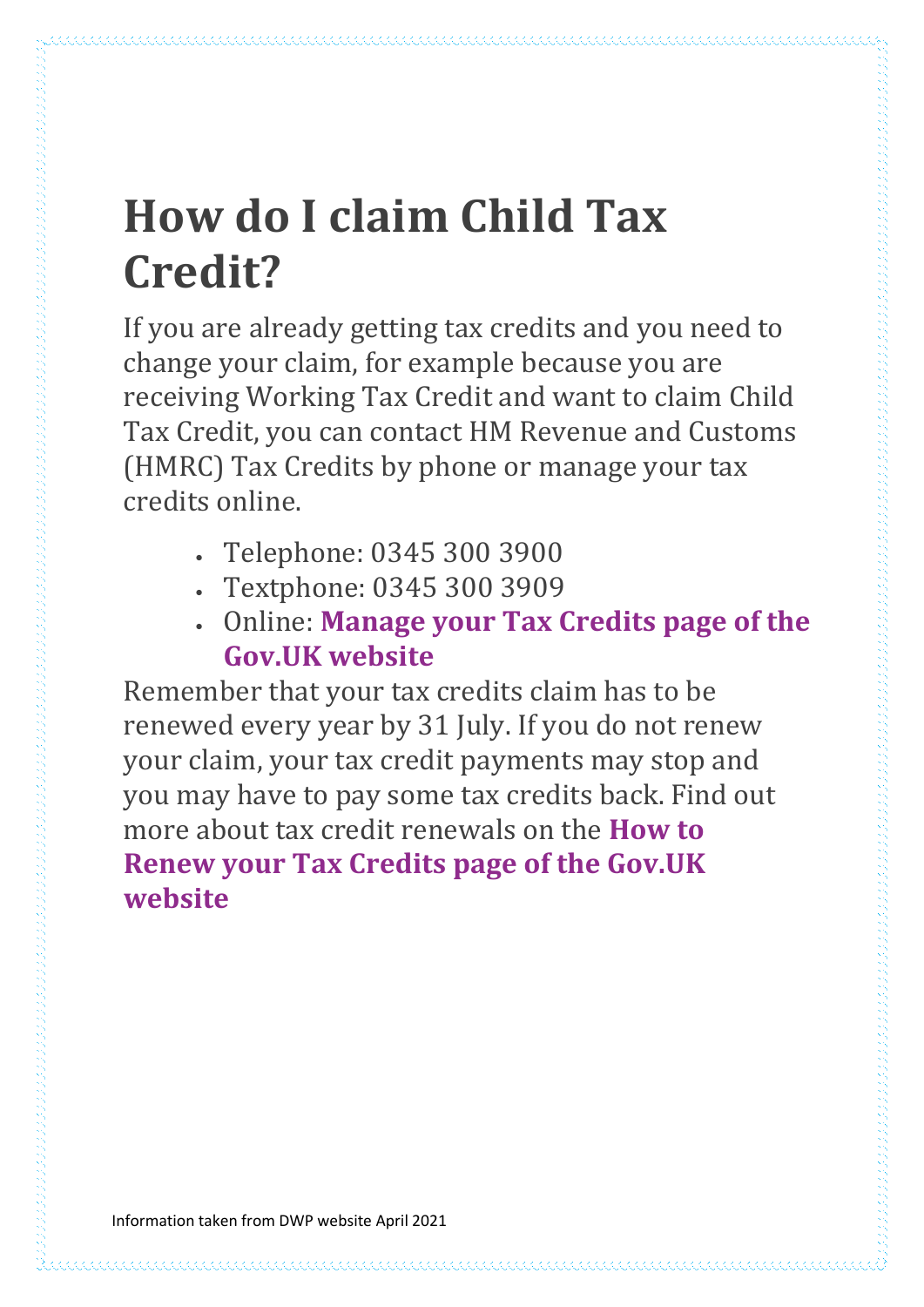## **What documents will I need to claim Child Tax Credit?**

When you make a claim for Child Tax Credit, you may be asked for:

- Your **national [insurance](https://www.turn2us.org.uk/Benefit-guides/National-insurance-contributions-(NIC)/What-is-a-national-insurance-number-(1)) number**. If you do not have a national insurance number, send in the claim form anyway to avoid delays
- Proof of your identity, for example birth certificate, passport or driving licence
- Proof of your annual income, for example, P60, bank statements or pay slips.

If you qualify for an exception to the Two-Child Limit, you may also be asked for other documents, for example:

- Adoption certificate
- Social worker's declaration (for kinship care placements)
- Support worker's declaration (for children conceived as a result of rape).

Read more about **how to qualify for an [exception](http://www.gov.uk/child-tax-credit/overview) to the Two Child Limit on the Gov.UK [website](http://www.gov.uk/child-tax-credit/overview)**. **When will my Child Tax Credit claim begin?**

Your Child Tax Credit claim will not start until your completed form has been received by HMRC. It is important that you get your completed form in as soon as possible so you don't lose out.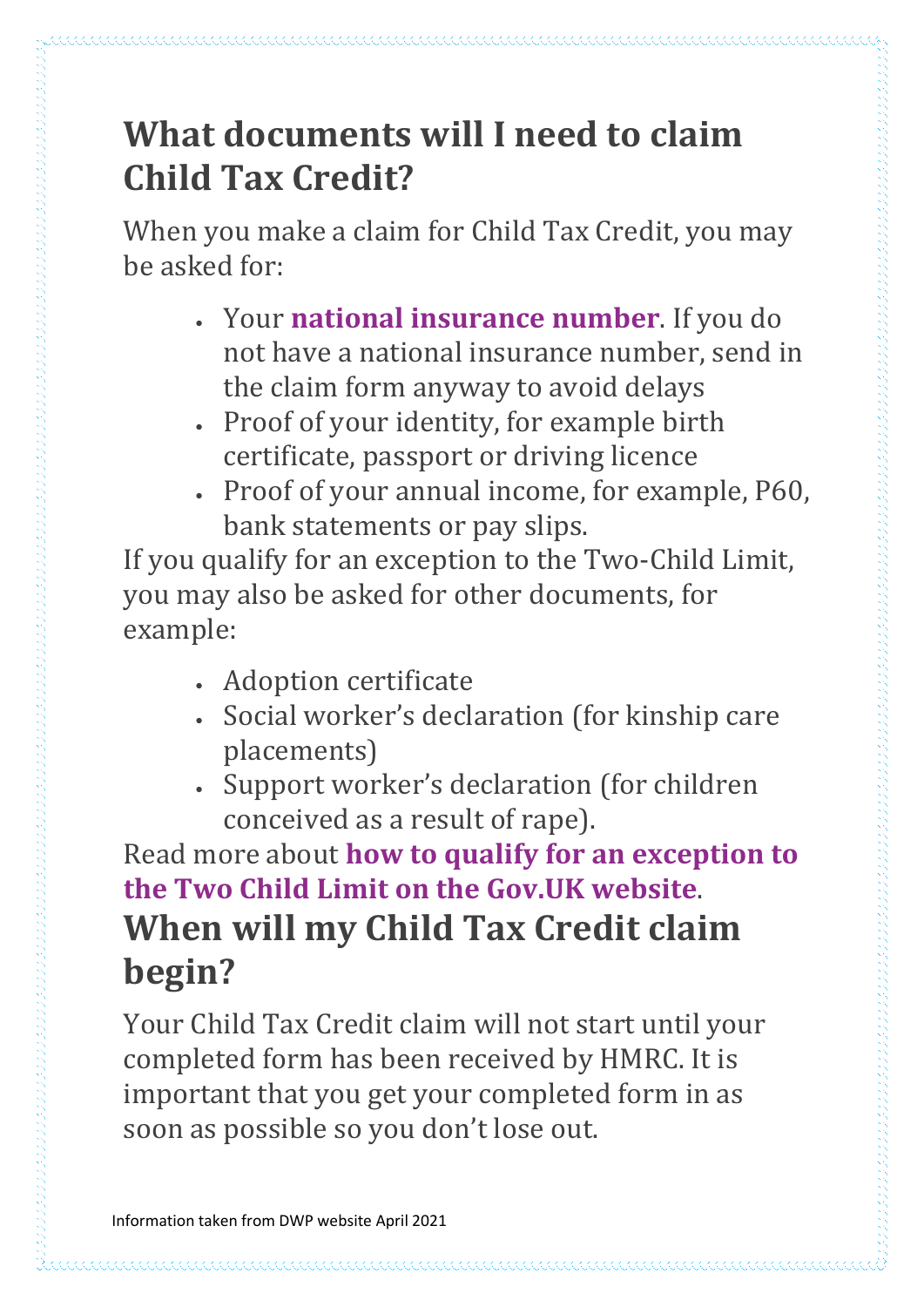Child Tax Credit can be backdated for up to 31 days if you would have been entitled to it earlier. It does not matter why your claim is late. You can request backdating by including a letter with your claim form. Most backdating for Child Tax Credit happens automatically. The notes that come with the claim form explain when you will need to send a letter asking for the extra 31 days backdating.

## **Change of circumstances**

Child Tax Credit is paid on a year by year basis but it is very important to tell HMRC about changes in your circumstances during the year which could affect the money you get. You must tell them about some changes within one month.

You can read more about changes of circumstances on the **[Changes](https://www.gov.uk/changes-affect-tax-credits) that affect your Tax Credits page of the Gov.UK [website](https://www.gov.uk/changes-affect-tax-credits)**.

You can report changes of circumstances by sending a letter to HMRC, phoning HMRC or online.

- Post: HM Revenue and Customs, Tax Credit Office, BX9 1ER
- Telephone: 0345 300 3900
- Textphone: 0345 300 3909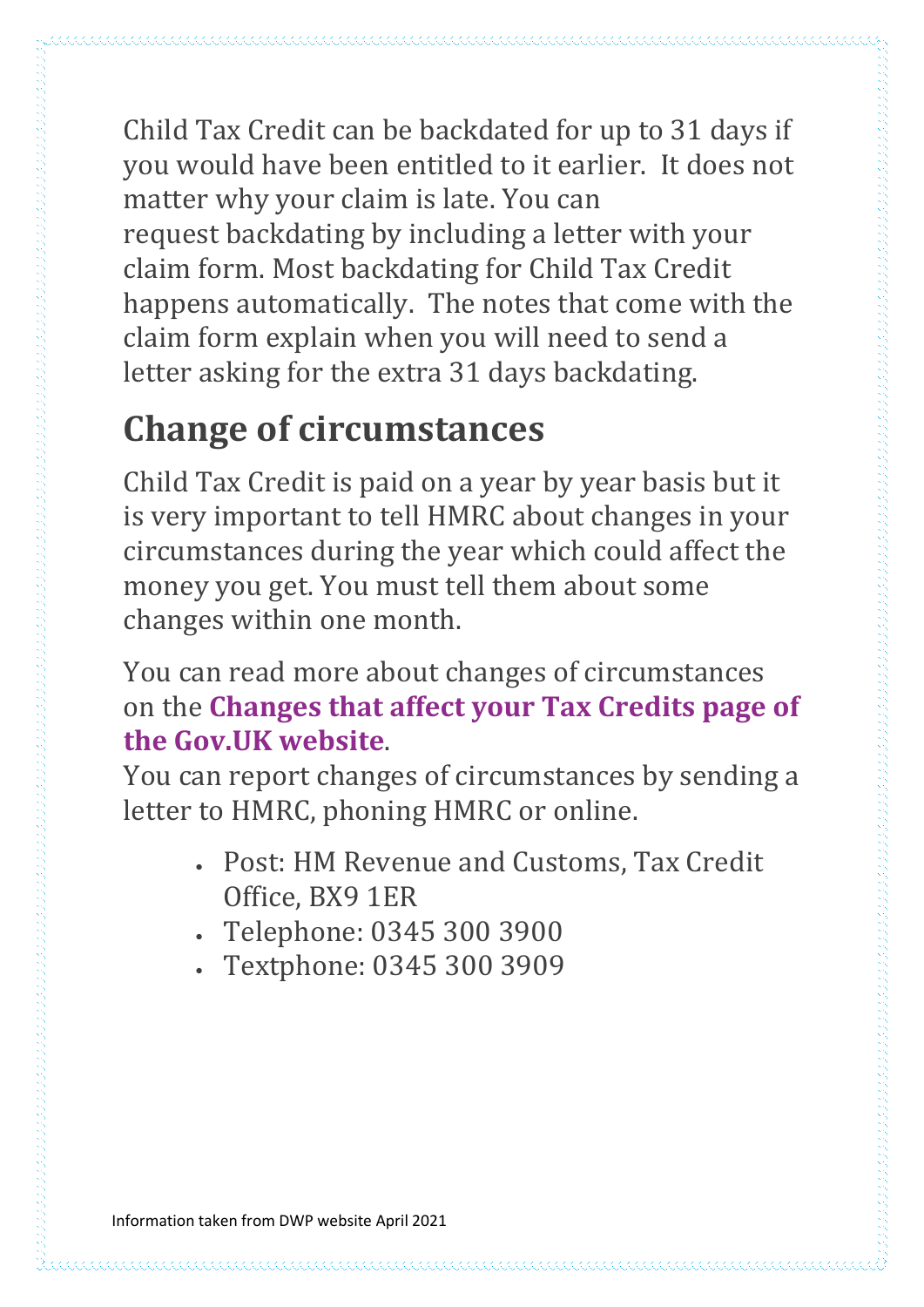## **How do I challenge a Child Tax Credit decision?**

If you disagree with the decision made on your claim, you can usually ask for it to be looked at again. This is known as a '**mandatory [reconsideration](https://www.turn2us.org.uk/Jargon-buster/Mandatory-Reconsideration)**'. If you still disagree with the further decision, you can then appeal to an independent tribunal.

The time limits are strict, you will usually be given 30 days to challenge a decision, so it is important to seek advice and act quickly.

### **How to repay your tax credits if you are overpayed**

The Tax Credit Office will write to tell you what you owe and how to repay.

How you repay depends on whether you still get tax credits, Universal Credit or neither.

Call the [helpline](https://www.gov.uk/government/organisations/hm-revenue-customs/contact/tax-credits-enquiries) if you:

- think the Tax Credit Office made a mistake
- already have a repayment plan but you get another letter you may need to set up a new plan

### **If you still get tax credits**

HMRC will automatically reduce your future tax credit payments until you've paid back the money you owe.